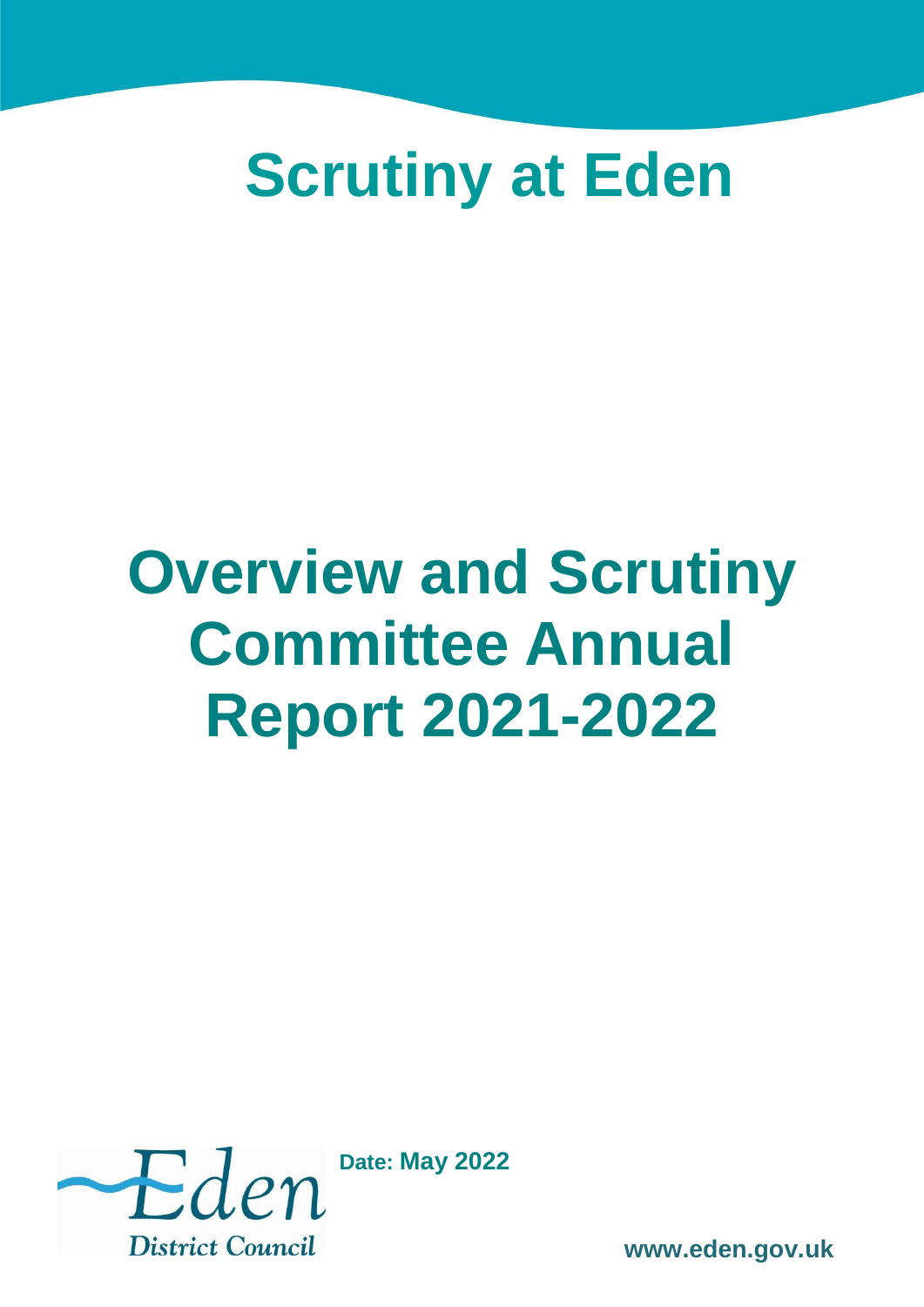#### **Contents**

- 1 Introduction
- 2 Scrutiny Reviews
	- Delivery of Waste and Recycling Collection Services
	- Devolution of Assets to Parish and Town Councils
	- Section 106 Planning Agreements
- 3 Question and Answer Sessions with Cabinet Members
- 4 Conclusion and Next Steps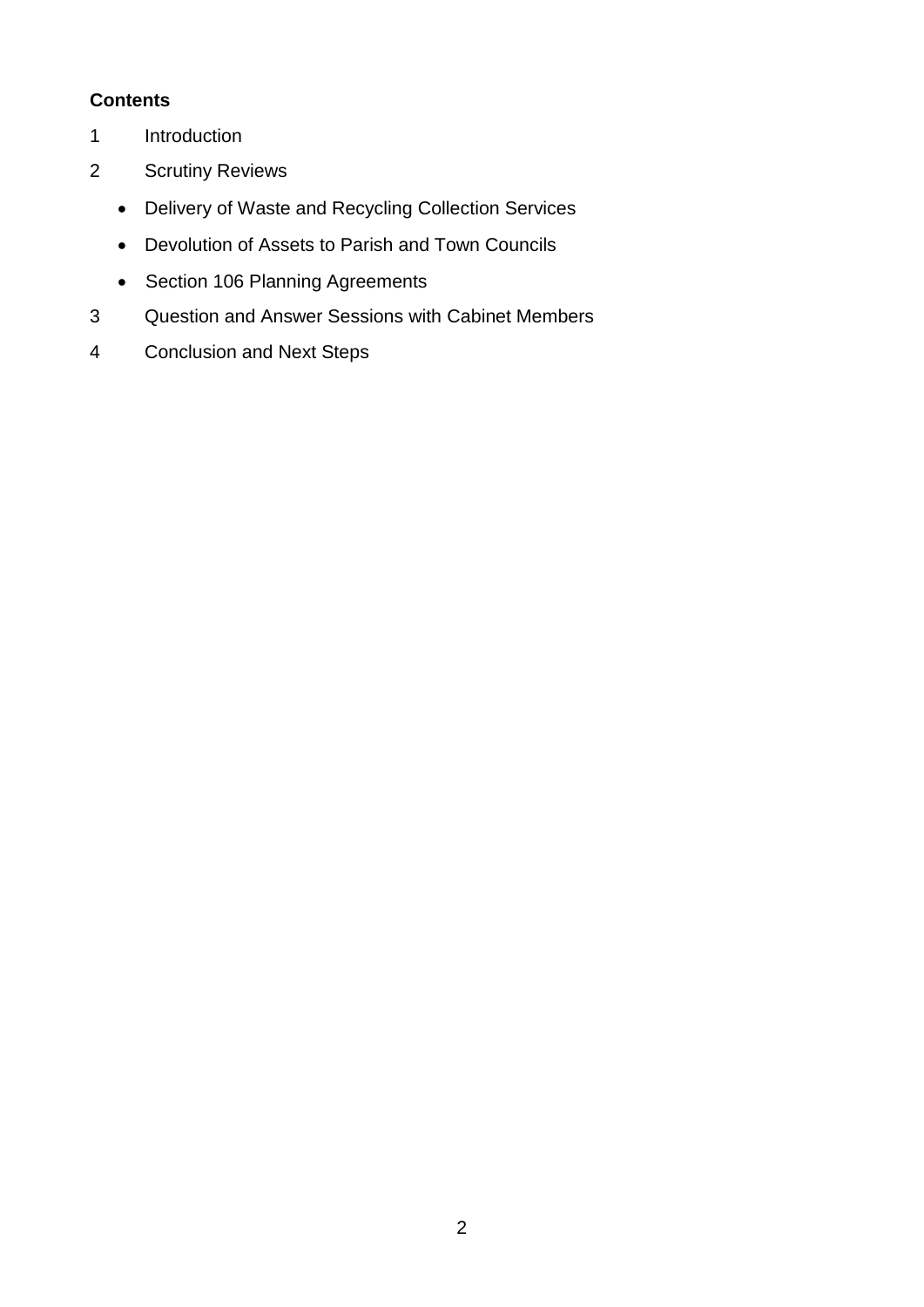## **1 Introduction**

- 1.1 Welcome to the Scrutiny Annual Report for 2021-2022. This report summarises Scrutiny's highlights and achievements over this past Council year, and takes in a little of the start of 2021 also, as we started to gain traction when emerging from Covid restrictions.
- 1.2 Since January 2021 we have had 9 public meetings, have considered 27 reports or presentations, have completed 2 Scrutiny reviews and have 1 review in progress. We left behind our virtual meetings and started to meet in the Council Chamber from May 2021 onwards. Throughout 2021-2022 the Overview and Scrutiny Committee was chaired by Councillor J Raine and Councillor D Ryland was Vice-Chairman.
- 1.3 The Committee has also held question and answer sessions with every Portfolio Holder in order to help fulfil Scrutiny's role of holding the Executive to account.
- 1.4 It has been another challenging year with the effects of the Covid pandemic still changing the way we work together, and with Local Government Reorganisation inevitably influencing decisions that will be made in the near future.

#### **2 Scrutiny Reviews**

2.1 Scrutiny Reviews are short, time limited projects that are set up so that Non-Executive Members can investigate certain issues in detail and then make recommendations to the Cabinet for changes. This year the Overview and Scrutiny Committee has conducted 3 reviews, forming Task and Finish Groups in order to carry out the work. These Groups are made up of Members with an expertise or interest in the review subject and of Officers with specialist knowledge who have the role of advising and supporting Members. The Member Services Team has also supported the Groups by administering and co-ordinating their meetings.

#### **Delivery of Waste and Recycling Collection Services**

- 2.2 Scrutiny of the Council's options for the delivery of waste and recycling collection services took place in July 2021.
- 2.3 Councillor M Eyles chaired a Task and Finish Group which also included Councillors P Baker, J Raine, D Ryland, A Ross and D Wicks. Supporting Officers were L Clark (Deputy Chief Executive) and H Donaldson (Democratic Services Officer).
- 2.4 The Group met with John Woodruff of Ricardo Energy and Environment, and considered his report which provided an update to Ricardo's initial consultation work carried out in 2019, on an analysis and cost comparison in respect of the various service delivery options for waste services in Eden District. The update had become necessary in the light of the possible effect of local government reorganisation, which would require the Council to re-consider its waste management contract options in the event of it forming a unitary authority with neighbouring authorities in the near future.
- 2.5 The Task and Finish Group made final recommendations that:

The option of extending the existing contracts for waste services was the preferred option. In addition, the Group requested that the extension of contracts took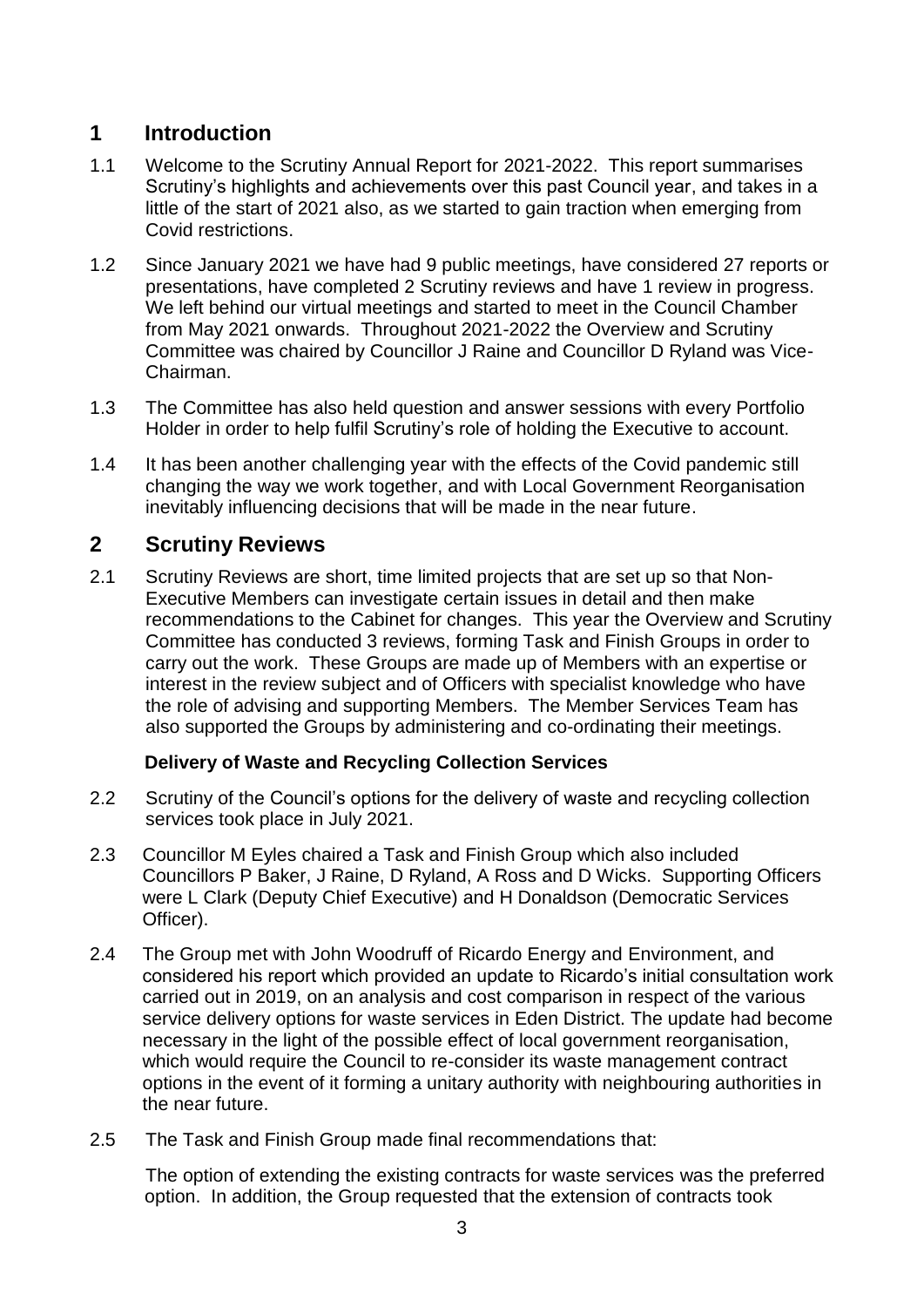account of any service delivery improvements possible within the 'open book' accounting arrangement, and pressed for the maximum possible benefit in terms of sustainability and carbon footprint reduction in order to satisfy the Corporate Plan's 'sustainable' strategic priority.

2.6 The Overview and Scrutiny Committee discussed the Group's final report on 15 July 2021 and resolved that:

It be recommended that the Council agrees that the current contracts providers, with Urbaser Ltd and Cumbria Waste Recycling Ltd, for the delivery of waste, recycling and other front line services, be extended for a period of 5 years from April 2022, as provided for in the terms of the existing contracts.

- 2.7 The Group's final report and recommendation were endorsed by Cabinet on 20 July 2021 and were approved by Council on 29 July 2021.
- 2.8 On 1 March 2022, the Committee considered a report on the second part of the policy review on the configuration of waste and recycling collections with the recommendation that 'this Committee does not undertake a policy review on the configuration of waste and recycling collections and that Cabinet is informed of this decision' due to the delays in relevant statutory guidance and it being overtaken by the Local Government Reorganisation process. Cabinet agreed this recommendation on 15 March 2022.

#### **Devolution of Assets to Parish and Town Councils**

- 2.8 The Devolution of Assets Task and Finish Group comprised Councillors J Raine (Chairing), D Banks, M Clark, M Eyles, M Hanley, S Lancaster, E Martin, G Nicolson and D Ryland. Members met on 21 September, 5 October, 27 October, 16 November and 15 December 2021. They were supported by N Buck (Contracts Manager), L Cadman (Assistant Director Delivery) and H Donaldson (Democratic Services Officer).
- 2.9 The Scrutiny review arose from a presentation to the Committee on 1 April 2021 giving an overview on the implementation of the policy. This highlighted an inconsistent take-up by Parish and Town Councils and limited progress over the last year in particular with the Council focusing resources on Covid response and recovery.
- 2.10 On 29 April 2021, Council considered a Motion on Notice on the subject of Devolution of Assets, resolved to rescind the original deadline for the devolution of assists, and asked the Overview and Scrutiny Committee to review the policy.
- 2.11 The Group agreed to consider the policy review based on the three main factors of:
	- Those Parish and Town Councils who had adopted assets:
	- Those Parish and Town Councils who had not adopted assets; and
	- The possible and likely effects of Local Government Reorganisation in 2023 on the policy review work, and the position of the Council's partner Local Authorities in Local Government Reorganisation.
- 2.12 The Group looked in depth at the current situation with each Parish and Town Council in terms of the number and types of assets devolved to them, and gathered information on the position and progress of its partner Local Authorities in respect of devolution of assets.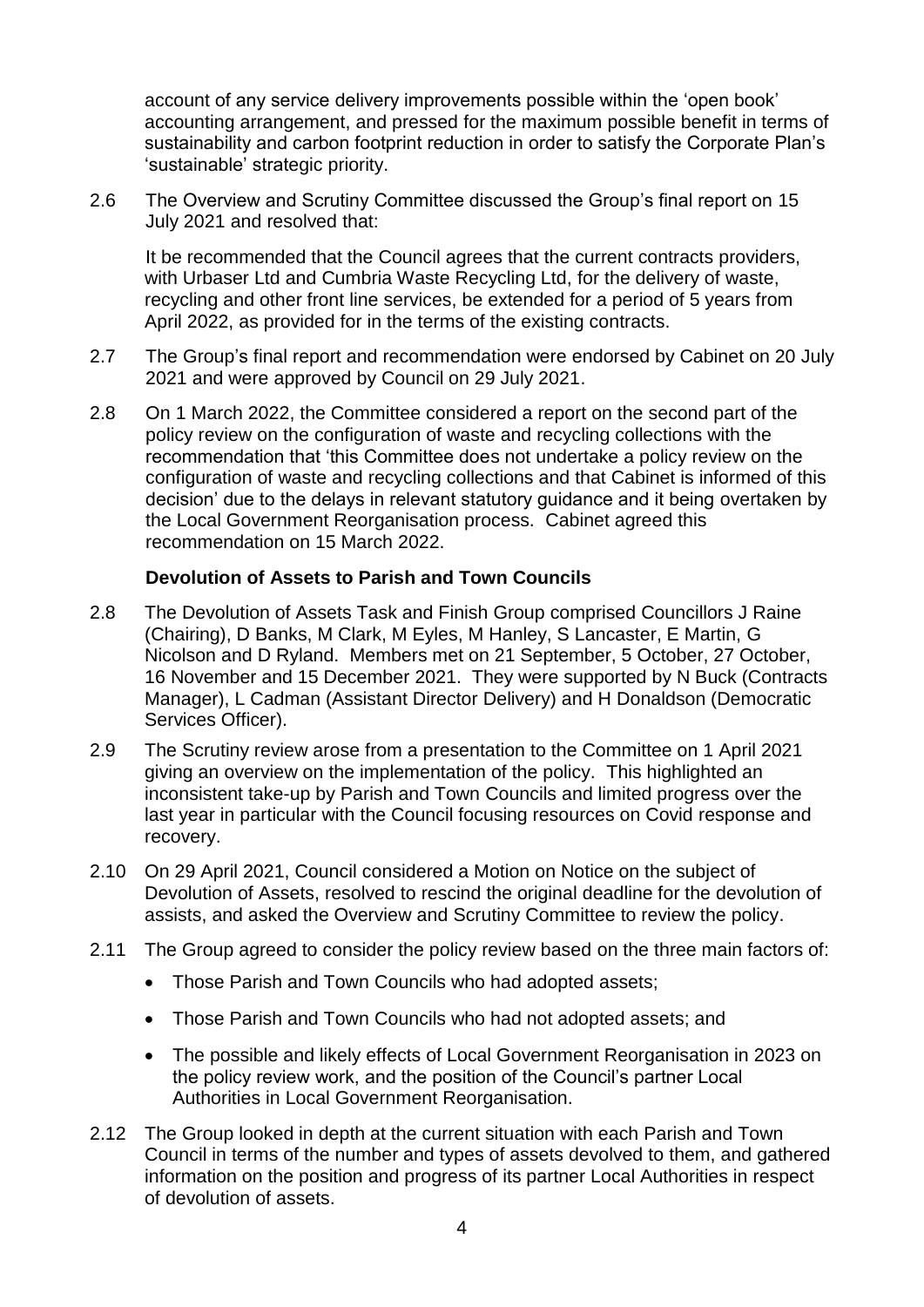- 2.13 The Group sent a questionnaire to all Parish and Town Councils within Eden District, aiming to capture the views both of those who had and had not had assets transferred to them.
- 2.14 The Overview and Scrutiny Committee considered the Task and Finish Group's final report at its meeting on 26 January 2022. The Group had noted substantial differences in the circumstance of transferring assets to numerous Parish and Town Councils. It is likely that the future of management and responsibility of assets will ultimately lie with the Shadow Authority of Westmorland and Furness, and given the proximity of Local Government Reorganisation, the Task and Finish Group recommended that a root and branch review of the Devolution of Assets Policy did not go ahead. The Committee resolved to request that Cabinet considered the following:
	- That pending Local Government Reform, no changes to the transfer of assets policy are made at this time.
	- That no recharges in relation to the provision of footway lighting is levied in 2022/2023 as a good will gesture for those Councils who have adopted their footway lighting.
	- That provision is made to sustain the footway lighting contract until the end its current term in 2027 giving Parish Councils the option to complete on those already engaged in transfer process.
	- That a program is established to remove sodium lights without replacements as they cease to function.
	- That play areas and toilets are not agreed for transfer and remain as they are.
	- That £500 be paid in 2022/23 to the adopting Councils of public conveniences as an ex gratia payment towards running costs.
- 2.15 Cabinet will consider the Task and Finish Group's recommendations at its meeting on 24 May 2022.

#### **Section 106 Planning Agreements**

- 2.16 The Section 106 Planning Agreements Task and Finish Group has held 2 meetings to date: on 26 April and 3 May 2022. It comprises Councillors D Wicks (Chairing), D Banks, D Holden, D Lawson, E Martin, G Nicolson, J Raine, D Ryland, and G Simpkins. It is supported by M Bastille (Assistant Director HR and Resources), H Donaldson (Democratic Services Officer), K Edmonson (Democratic Services Manager) R Fox (Development Management Manager), R Harrison (Solicitor), F McMorrow (Assistant Director Planning and Economic Development), M Whytlock (Housing Development Officer).
- 2.17 The Group's Terms of Reference are:
	- To understand and review the current scope and process relating to Section 106 planning agreements/financial contributions applied by EDC, and to make recommendations to the O&S Committee, Cabinet and Council as required.
	- To consider the monitoring and review work relating to the current process carried out to date in relation to the collection, monitoring, reporting, and spending of Section 106 finances;